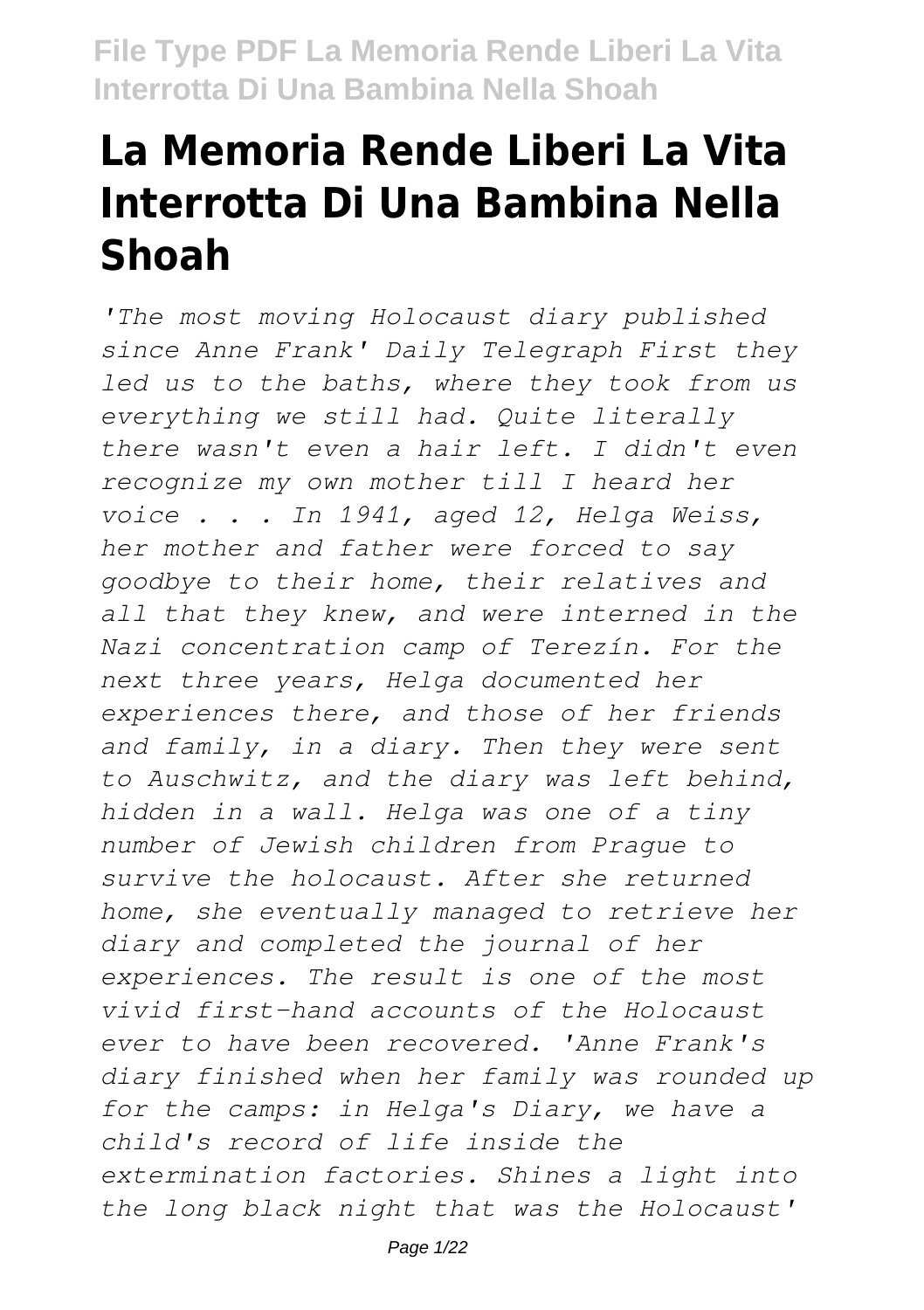*Daily Express 'Resounds with a ferocious will to endure conditions of astonishing cruelty. Displays a rare capacity to remain keenly observant and to find the right words for transmitting . . . memory into history' New Statesman 'A moving testimony to courage and endurance. Remarkable . . . what is so compelling is the immediacy and unknowingness' Financial Times Helga Weiss was born in Prague in 1929. Her father Otto was employed in the state bank and her mother Irena was a dressmaker. Of the 15,000 children brought to Terezín and later deported to Auschwitz, only 100 survived the Holocaust. Helga was one of them. On her return to Prague she studied art and is well known for her paintings. She has two children, three grandchildren and lives in the flat where she was born. This is a unique, eye-witness account of everyday life right at the heart of the Nazi extermination machine. Slomo Venezia was born into a poor Jewish-Italian community living in Thessaloniki, Greece. At first, the occupying Italians protected his family; but when the Germans invaded, the Venezias were deported to Auschwitz. His mother and sisters disappeared on arrival, and he learned, at first with disbelief, that they had almost certainly been gassed. Given the chance to earn a little extra bread, he agreed to become a 'Sonderkommando', without realising what this entailed. He soon found himself a member of the 'special unit' responsible for* Page 2/22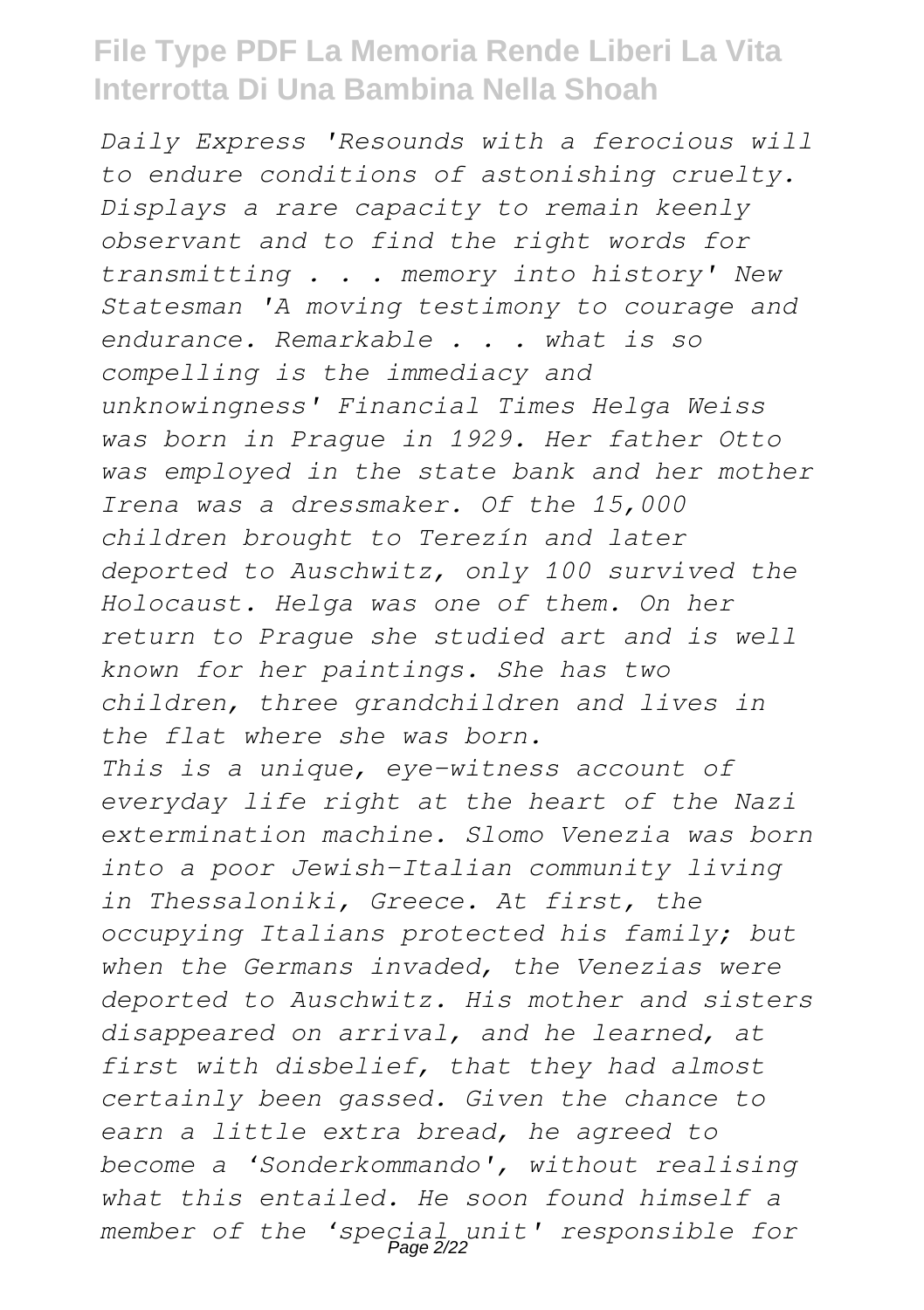*removing the corpses from the gas chambers and burning their bodies. Dispassionately, he details the grim round of daily tasks, evokes the terror inspired by the man in charge of the crematoria, 'Angel of Death' Otto Moll, and recounts the attempts made by some of the prisoners to escape, including the revolt of October 1944. It is usual to imagine that none of those who went into the gas chambers at Auschwitz ever emerged to tell their tale - but, as a member of a 'Sonderkommando', Shlomo Venezia was given this horrific privilege. He knew that, having witnessed the unspeakable, he in turn would probably be eliminated by the SS in case he ever told his tale. He survived: this is his story. Published in association with the United States Holocaust Memorial Museum. L'insegnamento della Shoah implica una riflessione sociale ed etica che deve coinvolgere prima di tutto ciascuno di noi, in quanto adulti e docenti e. partendo da qui, essere anche per le nuove generazioni un'occasione di conoscenza, storicizzazione, critica. coraggio e assunzione di responsabilità.*

*A teddy bear tells his life story, beginning with his creation in Germany prior to World War II, and continuing through the war and on to America, where eventually he is miraculously reunited with his original owner. For Solo Violin*

*Unbuilding the World Trade Center* Page 3/22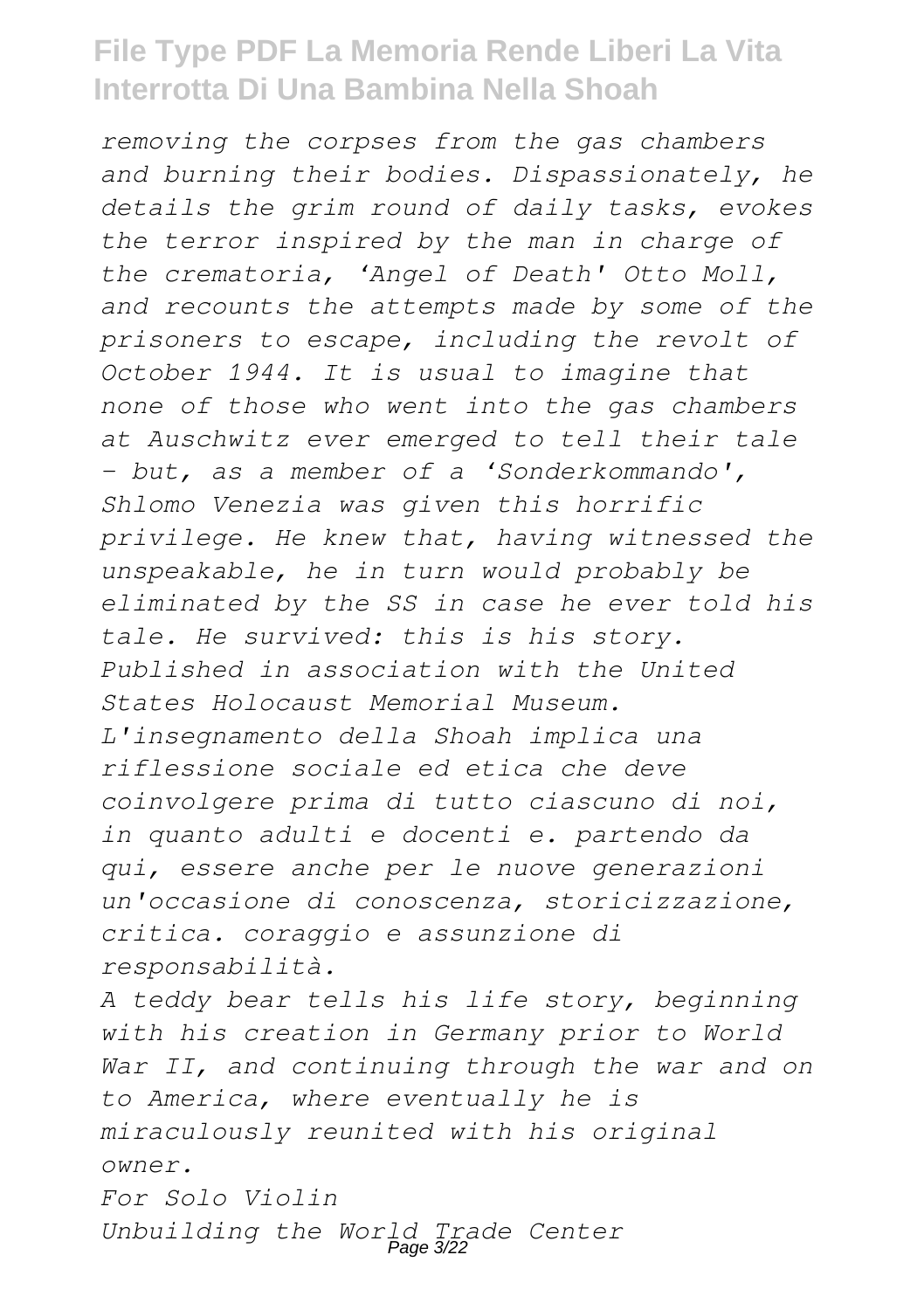*Survival In Auschwitz 'Magnificent' (Guardian) 1945 Inside the Gas Chambers*

In 1915, Yerwant is planning to return to Turkey from his home in Venice after being away for forty years, but his plans are ruined by the entrance of Italy into World War I and the genocide of Armenians, including his family.

The tragic history of mid-century Europe told through the lives of ordinary people 1938. Thirty-two countries convene to decide how to deal with the influx of Jews fleeing Nazi Germany and Austria. Good intentions abound, but no government is willing to accept the refugees. At the same time, Fascist Italy is introducing its infamous racial laws. In this new, stirring novel Lia Levi portrays Italy's tragic past through the story of a Jewish family, plagued by doubts, passions, weaknesses, impulses, and betrayals. Set in Genoa in the years of the racial laws, the novel follows a wouldbe genius son, a disappointed, regretful mother, a wise but irresolute father, an eccentric grandfather, nosy uncles, cousins who are always coming and going. How do individuals face the darkest periods of history? Will anyone rebel against the spread of violence and discrimination? Will anyone welcome them if this family flees certain persecution? A harrowing story that resonates with special urgency in our time. 'One of the most beautiful books published in recent years: an intense, poignant story' Caterina Bonvicini Can a prison free those who enter? Nisida, moored like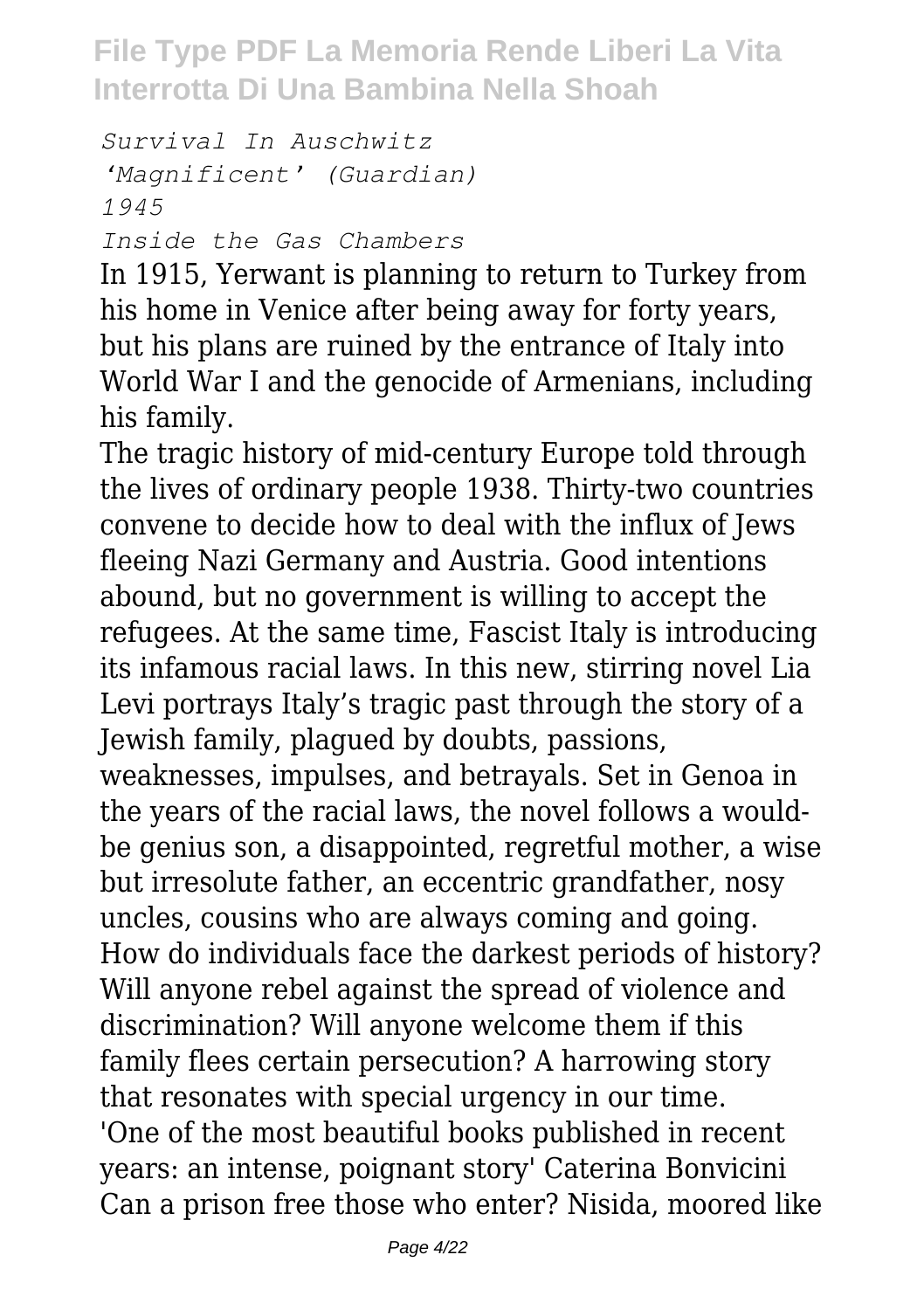a boat in the Mediterranean, is a small island nestled between Capri and Bagnoli, off the coast of Naples. Each day, through the early morning light, Elisabetta Maiorano travels across the city, passes by the guards on the way into the detention centre, hands over her bag and arrives at her classroom. All thoughts are suspended once inside. Usually Elisabetta hasn't spoken to anyone since the day before; her only reason for living to teach mathematics to the group of young inmates who arrive not long after she does. But one day, Almarina shows up and everything changes. She is Romanian and bears the signs of her personal history on her body. Together, closed up in a small classroom, a true island within an island, Elisabetta and Almarina discover a possible pathway to freedom. Warm and intimate, intense and political, Valeria Parrella touches our emotions, giving voice to a loneliness that is universal. Almarina is about finding love in unexpected places, about atonement, forgetting and starting over. But mostly it is about two women learning how to live again. Translated by Alex Valente The dramatic story of neighbors in a small Danish fishing village who, during the Holocaust, shelter a Jewish family waiting to be ferried to safety in Sweden. It is 1943 in Nazi-occupied Denmark. Anett and her parents are hiding a Jewish woman and her son, Carl, in their cellar until a fishing boat can take them across the sound to neutral Sweden. The soldiers patrolling their street are growing suspicious, so Carl and his mama must make their way to the harbor despite a cloudy sky with no moon to guide them.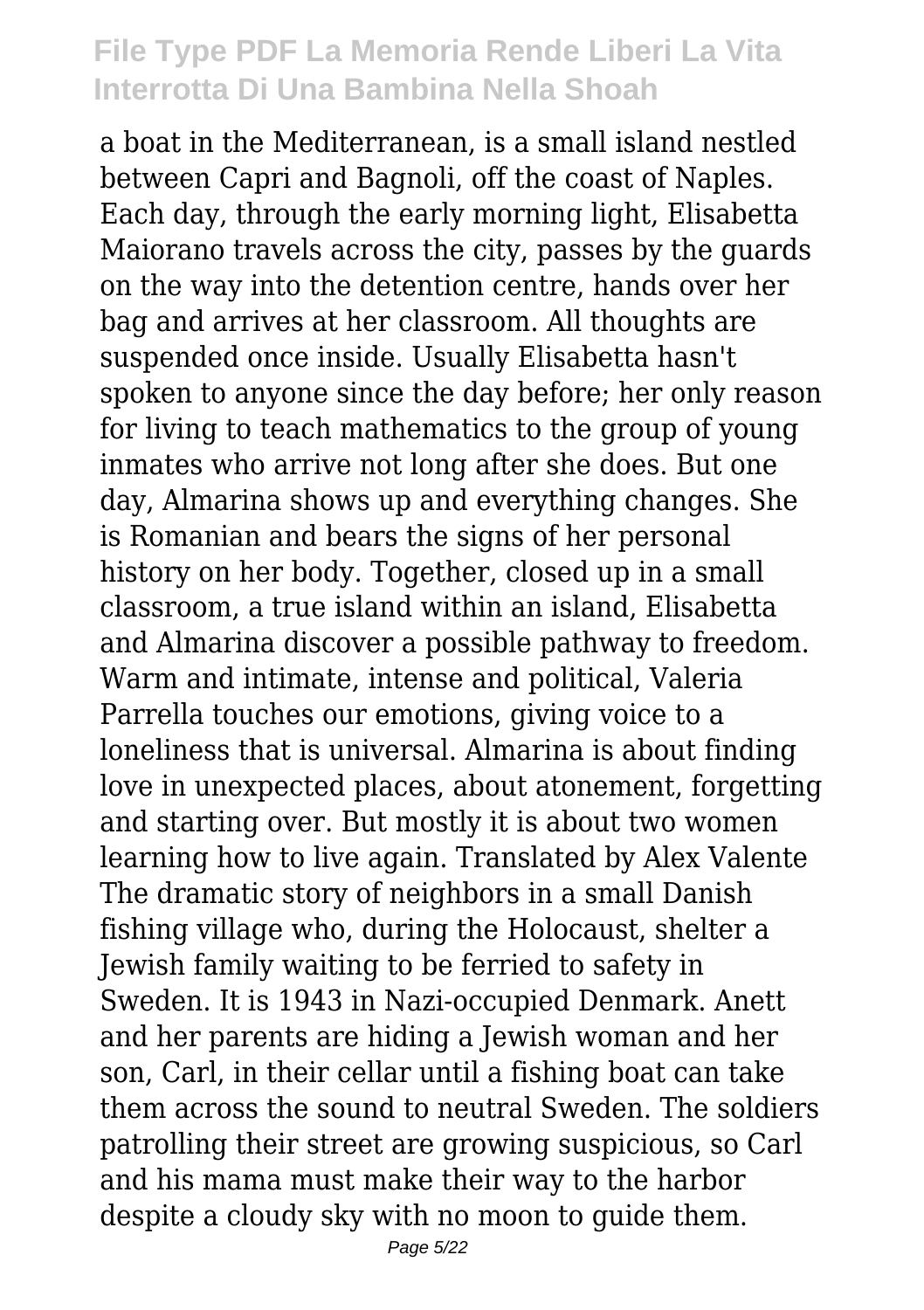Worried about their safety, Anett devises a clever and unusual plan for their safe passage to the harbor. Based on a true story. The Expected One La memoria rende liberi. La vita interrotta di una bambina nella Shoah The Hummingbird The Cracow Ghetto Pharmacy The Diary of Dawid Sierakowiak The Truce "Un conto è guardare e un conto è vedere, e io per troppi anni ho guardato senza voler vedere." Liliana ha otto anni quando, nel 1938, le leggi razziali fasciste si abbattono con violenza su di lei e sulla sua famiglia. Discriminata come "alunna di razza ebraica", viene espulsa da scuola e a poco a poco il suo mondo si sgretola: diventa "invisibile" agli occhi delle sue amiche, è costretta a nascondersi e a fuggire fino al drammatico arresto sul confine svizzero che aprirà a lei e al suo papà i cancelli di Auschwitz. Dal lager ritornerà sola, ragazzina orfana tra le macerie di una Milano appena uscita dalla guerra, in un Paese che non ha nessuna voglia di ricordare il recente passato né di ascoltarla. Dopo trent'anni di silenzio, una drammatica depressione la costringe a fare i conti con la sua storia e la sua identità ebraica a lungo rimossa. "Scegliere di raccontare è stato come accogliere nella mia vita la delusione che avevo cercato di dimenticare di quella bambina di otto anni espulsa dal suo mondo. E con lei il mio essere ebrea". Enrico Mentana raccoglie le memorie di una testimone d'eccezione in un libro crudo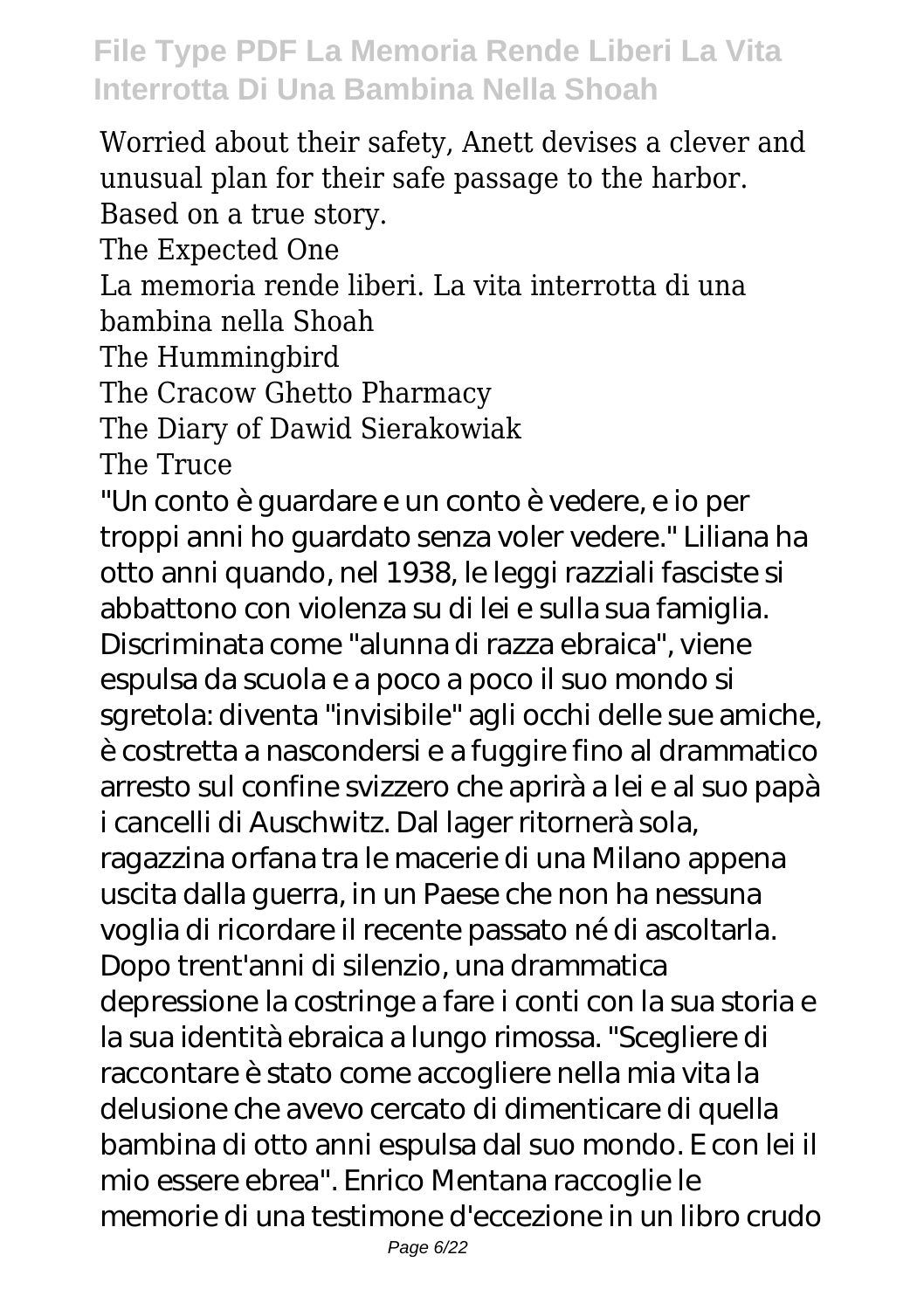e commovente, ripercorrendo la sua infanzia, il rapporto con l'adorato papà Alberto, le persecuzioni razziali, il lager, la vita libera e la gioia ritrovata grazie all'amore del marito Alfredo e ai tre figli. Un racconto emozionante su uno dei periodi più tragici del secolo scorso che invita a non chiudere gli occhi davanti agli orrori di ieri e di oggi, perché "la chiave per comprendere le ragioni del male è l'indifferenza: quando credi che una cosa non ti tocchi, non ti riguardi, allora non c'è limite all'orrore".

La guerra interrompe tutte le attività sociali e lavorative, ma non il calcio che sopravvive nonostante le difficoltà. Il calcio nelle due guerre mondiali, come ribellione alla distruzione della vita e l'epopea del Grande Torino, assoluto ed incontrastato dominatore del calcio negli anni '40.

Can you ever forgive the unforgivable? In 1962, Emil Clment comes face to face with Paul Meissner at a chess tournament in Holland. They haven't seen one another in almost two decades. Clment, once known only as The Watchmaker, is a Jewish former inmate of Auschwitz. Whilst there, he was forced to play chess against Nazi guards. If he won, he could save a fellow prisoner's life; if he lost, he would lose his own. Meissner, a softspoken priest, was also at Auschwitz. He was the SS Officer who forced The Watchmaker to play... From the acclaimed author of Good in Bed, All Fall Downand the forthcoming Who Do You Love, a witty and heartbreaking look at love and loneliness Ayoung married woman happens upon her ex boyfriend's wedding registry and wonders what life would have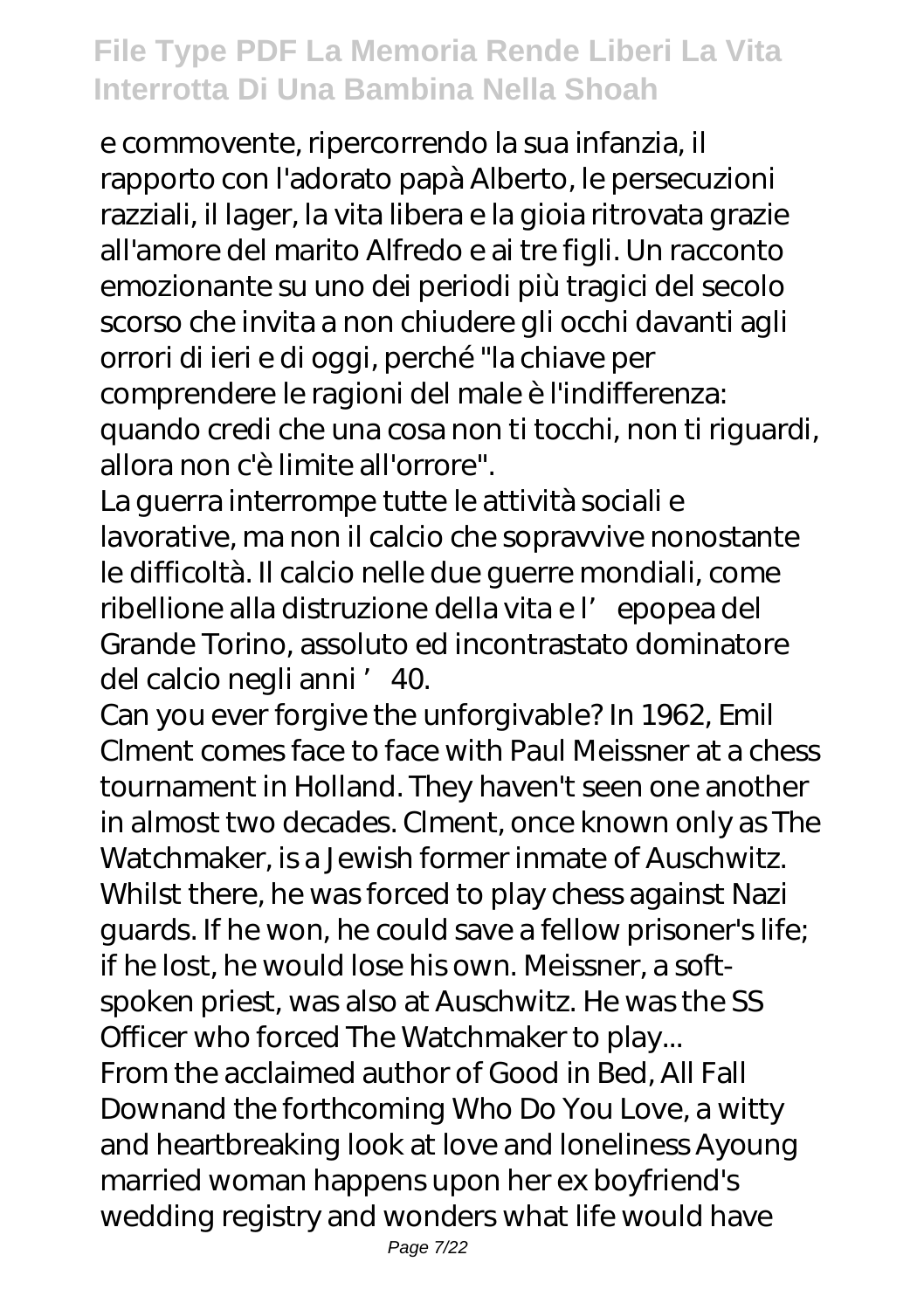been like if she'd ended up with him after all - only to wake up and find out her dream, for better and worst, has come true. In Tour of Duty, a young man visits an ivy league college with his mother who does not know how to tell him that his father has left and is moving out during their weekend away. And in Kidnapping Nana two sisters travel to a beach resort and kidnap an older woman so they have a place to stay while they're there - and find an unexpected bond with the older woman in the process.

A Jewish Childhood in Fascist Italy : a Memoir

The Wrong Boy

Night Bus

Eight Months in the Sonderkommando of Auschwitz Our Darkest Night

American Ground

*Per la Giornata della Memoria la Domenica de Il Sole 24 ORE propone ai suoi lettori la raccolta di articoli della rubrica Giudaica scritti da Giulio Busi, un itinerario critico costruito attraverso episodi del presente e del passato che raccontano in retrospettiva un momento della storia da non dimenticare, oggi più attuale che mai, attraverso la narrazione intensa e puntuale del massimo ebraista italiano. "...Giulio Busi, il massimo ebraista italiano e uno dei più accreditati studiosi nel mondo (non a caso, infatti, invece di insegnare in una università di Pisa o di Venezia o di Roma, insegna a Berlino) ...", Giorgio Montefoschi, «Il Corriere della Sera», 7 September 2007 Giulio Busi si è formato all'Università Ca' Foscari Venezia, dove, dal 1992, ha insegnato Lingua e letteratura ebraica. Nel 1999 è stato chiamato all'Università libera di Berlino per dirigere l'Istituto di*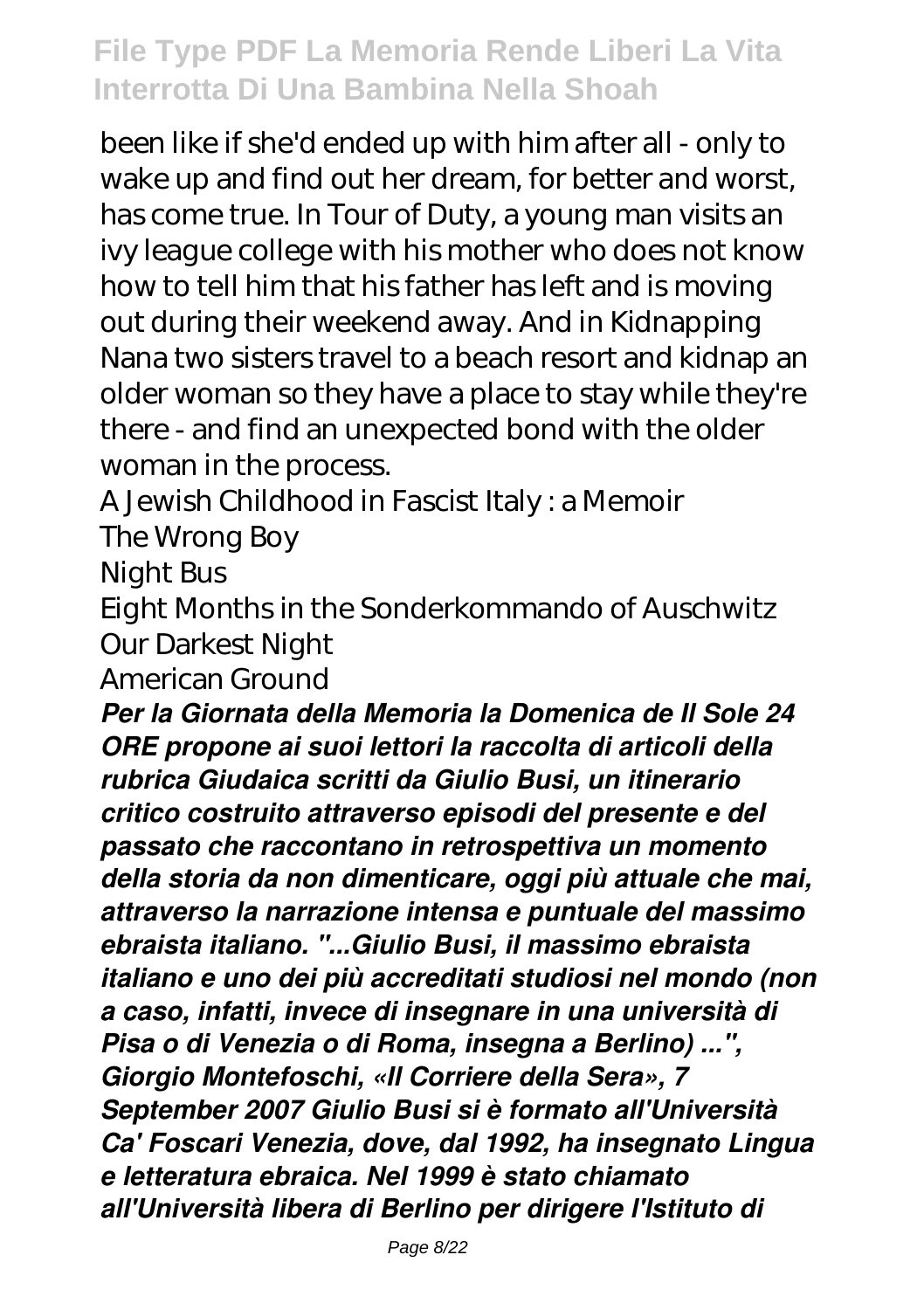*Giudaistica. Oltre a collaborare con molte riviste specialistiche, dal 2000 scrive regolarmente, per il supplemento Domenicale del "Il Sole 24 ORE", articoli dedicati alla letteratura e alla storia ebraica. Giulio Busi vive tra Berlino, Milano e Castiglione delle Stiviere. Violeta Parra was a musician, a poetess, an all-round artist, and the soul of the popular tradition of Chile. The year 2017 marked the 100th anniversary of her birth. Violeta's life was painful and intense, devoted to art and love: for decades, she crossed America and Europe making people all around the world fall in love with the authentic folklore of her homeland. Virginia Tonfoni (writer) and Alessio Spataro (artist) tell her incredible story for the first time here in graphic novel format. Hanna is a talented pianist. When the Budapest Jews are rounded up and sent to Auschwitz, Hanna and her mother and sister are separated from her father. Her mother becomes increasingly mentally ill until she too is taken away somewhere. Her sister Erika is slowly starving to death. Presented with the opportunity to play piano for the camp commander, Hanna is desperate to be chosen. Before she knows it she has fallen in love with the wrong boy.*

*Journey through the countryside in this magical realist debut from an underground Chinese cartoonist In Night Bus, a young woman wearing round glasses finds herself on an adventurous late night bus ride that constantly makes detours through increasingly fantastical landscapes. Meanwhile a young cartoonist returns home after art school and tries his hand at becoming a working artist while watching over his aging grandmother whose memory is deteriorating. Nostalgic leaps take us to an elementary school gymnasium that slowly morphs into a swamp and is raided by a giant catfish. Beetles,* Page 9/22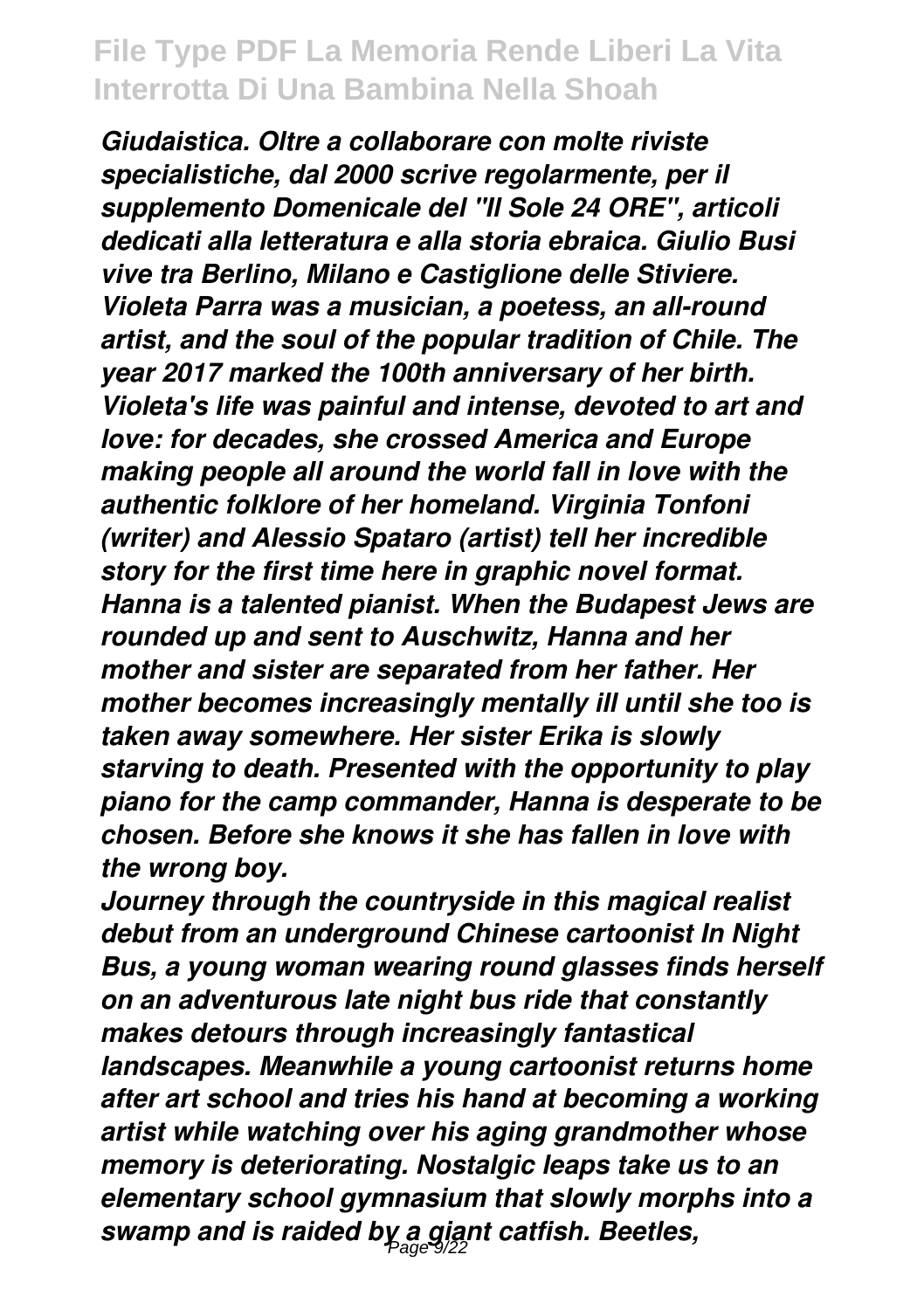*salamanders, and bug-eyed fish intrude upon the bus ride of the round-glasses woman as the night stretches on. Night Bus blends autobiography, horror, and fantasy into a vibrantly detailed surreal world that shows a distinct talent surveying his past. Nature infringes upon the man-made world via gigantism and explosive abundance–the images in Night Bus are often unsettling, not aimed to horrify, but to upset the balance of modern life. Zuo Ma is part of a burgeoning Chinese art comics scene that pushes emotion to the forefront of the story while playing with action and dreams. Smarrimento e scrittura*

#### *La memoria rende liberi The Whispering Town La Scherma Skylark Farm La liberazione dei campi nazisti*

Catalogo della mostra aperta al Complesso Monumentale del Vittoriano di Roma dal 28 gennaio al 15 marzo 2015 È tradizione che il Complesso del Vittoriano, in occasione della Giornata della Memoria dedicata al ricordo della Shoah, partecipi alle celebrazioni attraverso la realizzazione di una mostra. Proseguendo un percorso intrapreso da diversi anni con esposizioni come 1938. Leggi Razziali, Auschwitz-Birkenau, I ghetti nazisti, 16 ottobre. La razzia degli ebrei di Roma, che hanno suscitato interesse ed emozioni nei visitatori, la Gipsoteca del Vittoriano inaugura il 27 gennaio una grande esposizione che racconta la liberazione dei campi nazisti a settant'anni dalla loro chiusura. La narrazione abbraccia un arco temporale di un anno - dal luglio 1944 al maggio 1945 – e racconta le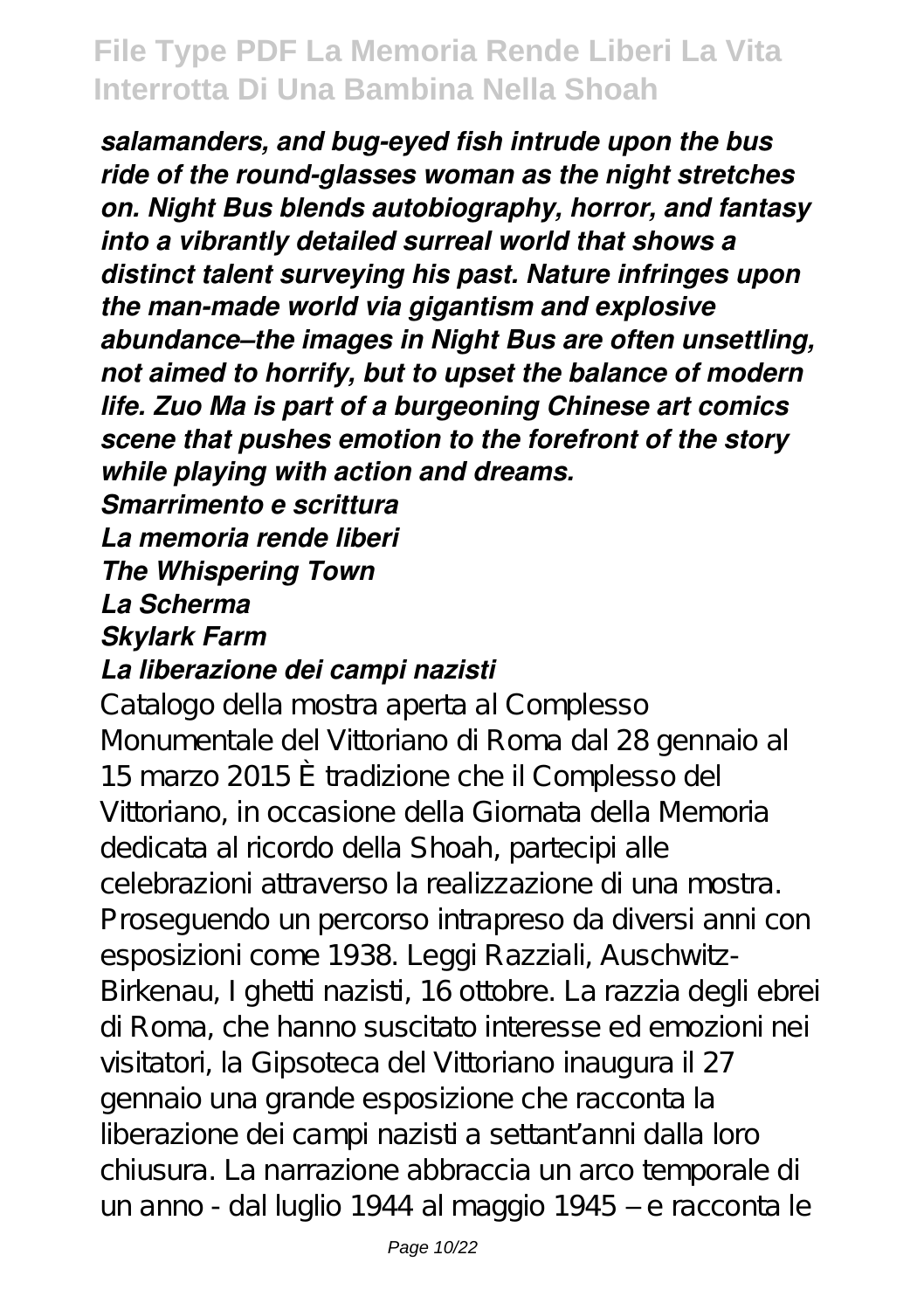specificità, gli antefatti e i risvolti delle liberazioni dei luoghi di concentramento e sterminio istituiti dai nazisti in tutta l'Europa occupata. Ha come focus lo sguardo sui campi che abbiano visto la presenza di deportati ebrei italiani, senza trascurare le vicende relative alla deportazione "politica" ad opera del sistema di oppressione nazifascista. Elemento centrale del percorso narrativo è il dramma dei sopravvissuti alla Shoah, uomini e donne stremati da anni di persecuzioni, ultimi testimoni di pagine buie della nostra Storia che dobbiamo continuare a sfogliare e a raccontare non solo per contribuire alla conoscenza dei fatti ma per fornire uno stimolo alla riflessione di quanto è potuto accadere. dall'introduzione di Alessandro Nicosia, Presidente di Comunicare Organizzando

A deadly political rivalry that ended in two brutal executions...An intricate love triangle that altered the course of history...A religious revolution that changed the world... THE TREASURE... For two thousand years, an undiscovered treasure rested in the rocky wilds of the French Pyrenees. A series of scrolls written in the first century by Mary Magdalene, these startling documents hold the power to redefine the events and characters of the New Testament. Protected by supernatural forces, the priceless cache can only be uncovered by a special seeker, one who has been chosen for the task by divine providence - The Expected One. THE CHOSEN ONE... When journalist Maureen Paschal begins the research for a new book, she has no idea that she is stepping into an ancient mystery so complex and dangerous that thousands of people have killed and died for it. As a long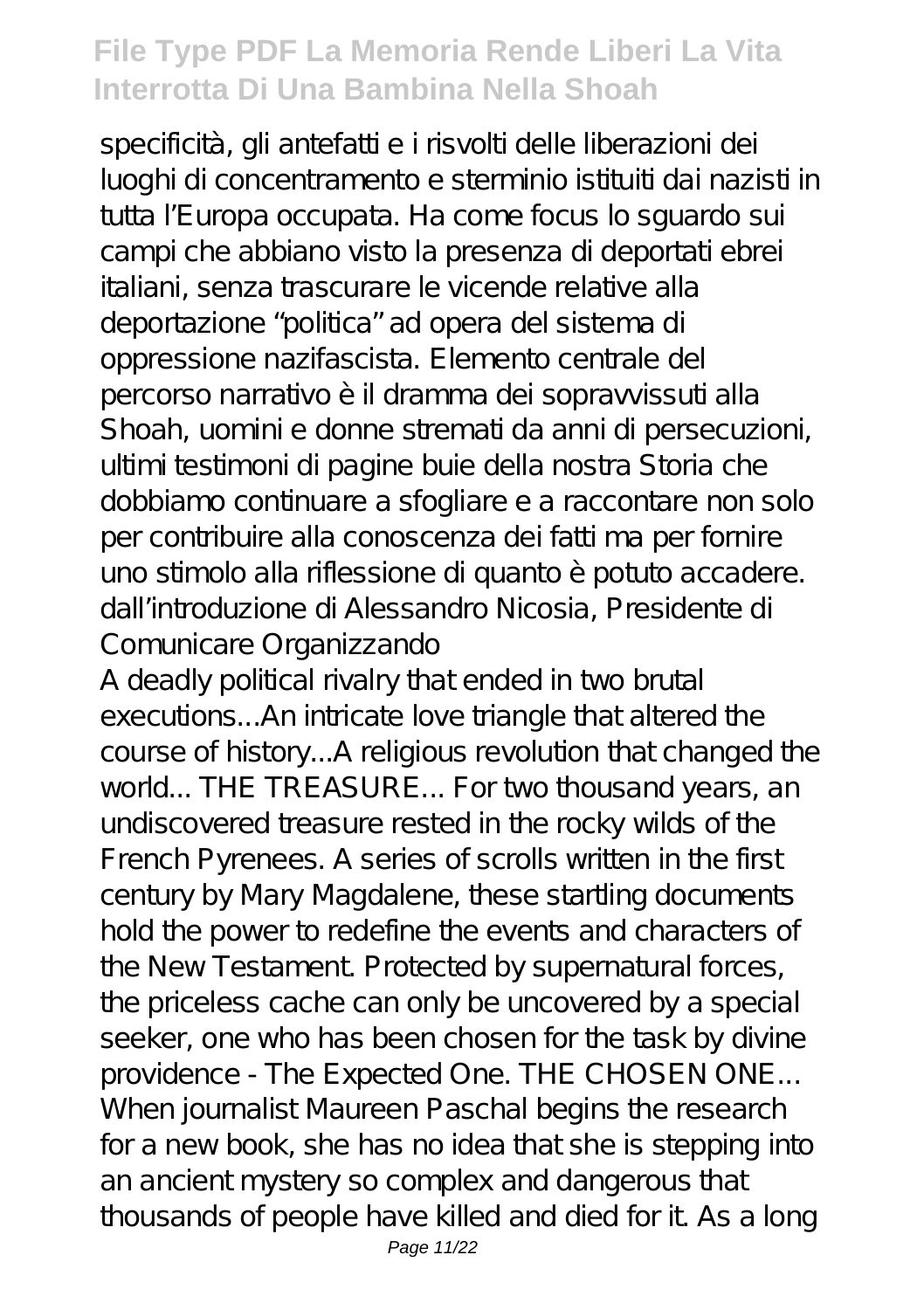buried family scandal comes to light, she can no longer deny her own role in a deadly drama of epic international consequences.

"My father tried to kill my mother one Sunday in June, in the early afternoon," begins Shame, the probing story of the twelve-year-old girl who will become the author herself, and the single traumatic memory that will echo and resonate throughout her life. With the emotionally rich voice of great fiction and the diamond-sharp analytical eye of a scientist, Annie Ernaux provides a powerful reflection on experience and the power of violent memory to endure through time, to determine the course of a life.

The story of a young boy on the run, gradually acclimating to the unthinkable reality of Nazi-occupied Italy.

Women Without Mercy: A Novella

Train to Budapest

Five Notebooks from the Lodz Ghetto

LA PIETRA NERA DEL RICORDO

Inspired by true events, a powerfully moving story of love and sacrifice in World War Two Italy Shame

"In the evening I had to prepare food and cook supper, which exhausted me totally. In politics there's absolutely nothing new. Again, out of impatience I feel myself beginning to fall into melancholy. There is really no way out of this for us." This is Dawid Sierakowiak's final diary entry. Soon after writing it, the young author died of tuberculosis, exhaustion, and starvation--the Holocaust syndrome known as "ghetto disease." After the liberation of the /Lód'z Page 12/22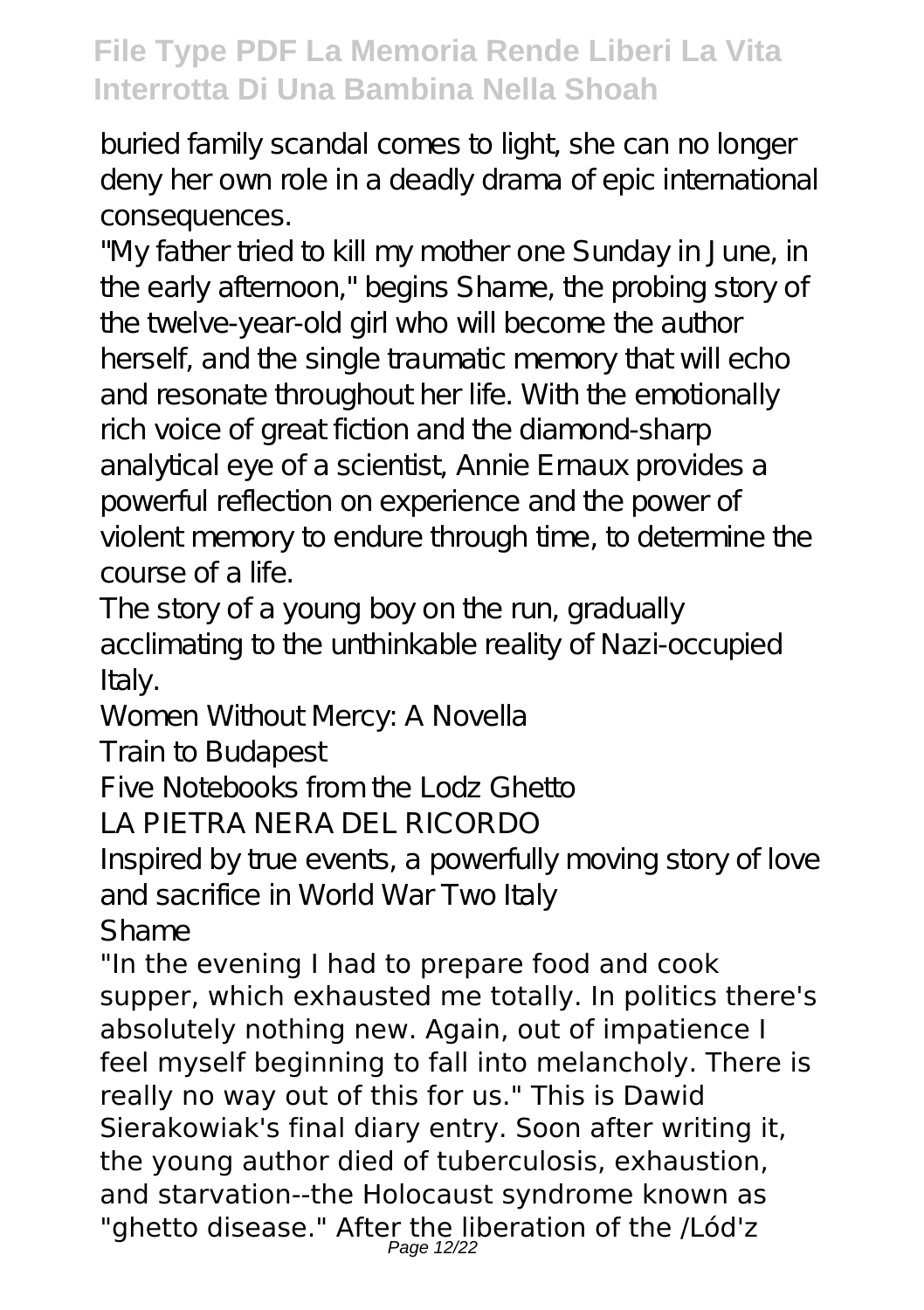Ghetto, his notebooks were found stacked on a cookstove, ready to be burned for heat. Young Sierakowiak was one of more than 60,000 Jews who perished in that notorious urban slave camp, a manmade hell which was the longest surviving concentration of Jews in Nazi Europe. The diary comprises a remarkable legacy left to humanity by its teenage author. It is one of the most fastidiously detailed accounts ever rendered of modern life in human bondage. Off mountain climbing and studying in southern Poland during the summer of 1939, Dawid begins his diary with a heady enthusiasm to experience life, learn languages, and read great literature. He returns home under the quickly gathering clouds of war. Abruptly /Lód'z is occupied by the Nazis, and the Sierakowiak family is among the city's 200,000 Jews who are soon forced into a sealed ghetto, completely cut off from the outside world. With intimate, undefended prose, the diary's young author begins to describe the relentless horror of their predicament: his daily struggle to obtain food to survive; trying to make reason out of a world gone mad; coping with the plagues of death and deportation. Repeatedly he rallies himself against fear and pessimism, fighting the cold, disease, and exhaustion which finally consume him. Physical pain and emotional woe hold him constantly at the edge of endurance. Hunger tears Dawid's family apart, turning his father into a thief who steals bread from his wife and children. The wonder of the diary is that every bit of hardship yields wisdom from Dawid's remarkable intellect. Reading it, you become a prisoner with him in the ghetto, and with discomfiting intimacy you begin to experience the incredible process by which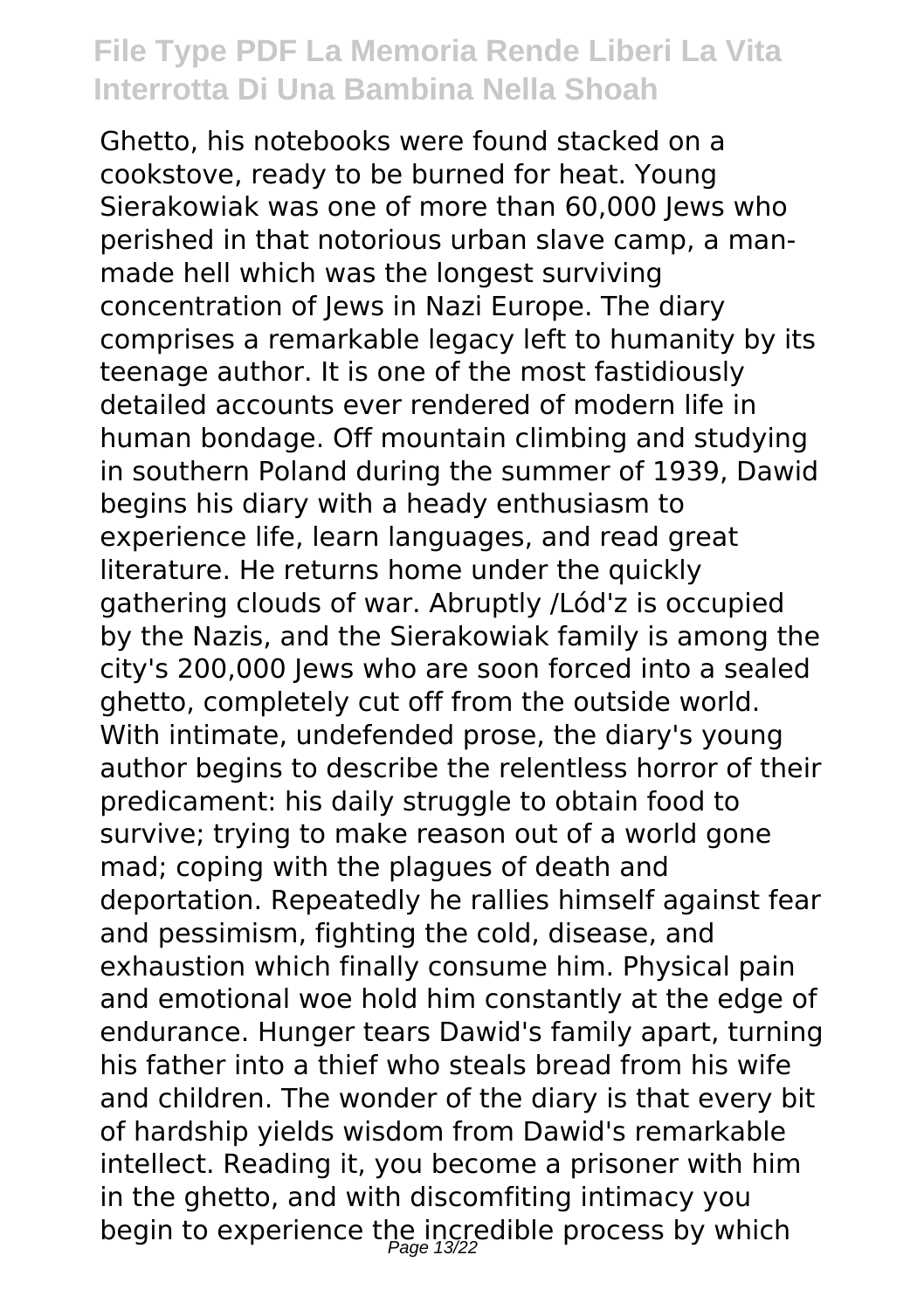the vast majority of the Jews of Europe were annihilated in World War II. Significantly, the youth has no doubt about the consequence of deportation out of the ghetto: "Deportation into lard," he calls it. A committed communist and the unit leader of an underground organization, he crusades for more food for the ghetto's school children. But when invited to pledge his life to a suicide resistance squad, he writes that he cannot become a "professional revolutionary." He owes his strength and life to the care of his family. TO SAVE THOSE SHE LOVES, SHE MUST MAKE THE ULTIMATE SACRIFICE. In Our Darkest Night, internationally bestselling author of The Gown, Jennifer Robson, tells an unforgettable story of terror, hope, love, and sacrifice, that vividly evokes the most perilous days of World War II. Inspired by true events. Perfect for readers of The Tattooist of Auschwitz by Heather Morris, The Child on Platform One by Gill Thompson and The Girl I Left Behind by Andie Newton. 'A tale of devastating simplicity and poignant sweetness' Kate Quinn 'A powerful, emotional, and unflinching story of love, sacrifice, and resilience' Chanel Cleeton 'Haunting and inspiring, heartbreaking and hopeful, this novel is unforgettable' Kristin Beck Venice, 1943: Under the Nazi occupation, life is increasingly perilous for Italian Jews. Antonina Mazin has but one hope to survive - to leave her beloved parents and hide in the countryside, posing as the bride of a man she has only just met. Nico Gerardi was studying for the priesthood until circumstances forced him to return home to run his family's farm. A moral and just man, he refuses to remain a bystander to Nazi and fascist atrocities. The only way to keep Nina safe - and protect secrets of his own - is to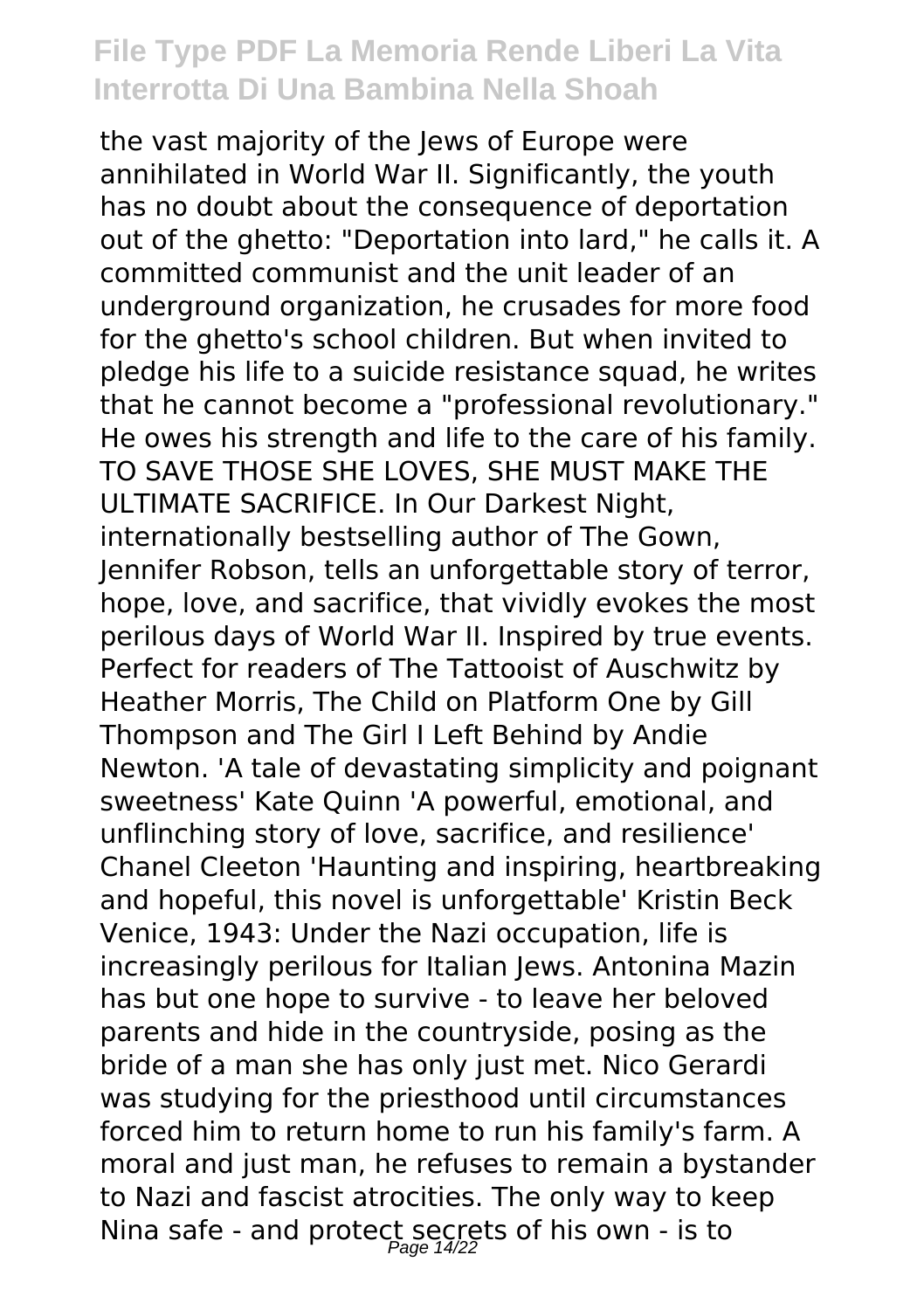convince prying eyes that their sudden marriage is a love match. But farm life is not easy for a cultured city girl who dreams of becoming a doctor like her father, and Nico's provincial neighbours are wary of this soft, educated stranger. Even worse, their distrust is shared by a local Nazi official with a vendetta against Nico. As Nina and Nico come to know each other, their relationship deepens, transforming into much more than a charade. Yet both fear that every passing day brings them closer to being torn apart... Don't miss Jennifer's enthralling historical novel about one of the most famous wedding dresses of the twentieth century - Queen Elizabeth's wedding gown - and the fascinating women who made it. Perfect for anyone who's captivated by The Crown, The Gown 'will dazzle and delight' (Independent).

La memoria rende liberi. La vita interrotta di una bambina nella ShoahLa memoria rende liberiBur "This is the first published English translation of Francesco Alfieri's fencing treatise: "La Scherma", first published in Padua in 1640. Alfieri was the Master at Arms at the Accademia Delia in Padua, Italy from 1632. The Delia was a school attached to the University of Padua teaching young gentlemen military skills, mathematics and the martial arts of self defence. It is not widely appreciated that Europe has martial arts traditions that are centuries old. Contained within this book is a description of one of these European combat systems  $\sim$  the art of fighting with the Rapier  $\sim$  a long, slender, civilian sword designed for self defence and dueling. The ability to wield such a weapon with skill was a matter of vital importance in an age when the defence of honour and, by definition, the immortal soul, could be more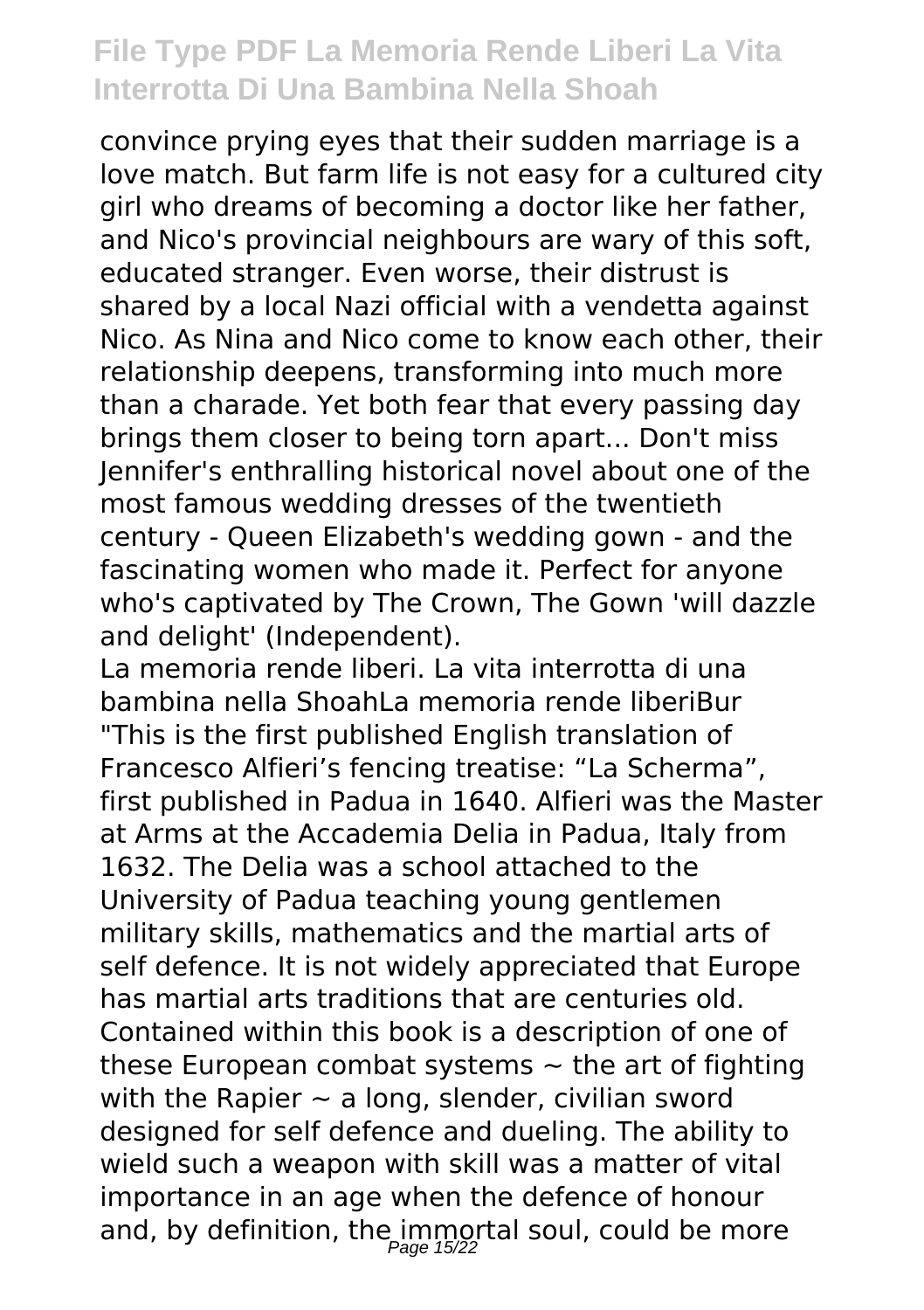important than life itself. Alfieri's concise system is a very practical and effective way to address this need. It is an excellent resource for all students of historical swordplay and anyone interested in the martial arts of Renaissance Europe." -- Amazon.com

The Guy Not Taken

The Death's Head Chess Club

Of Jewish Race

Just a Girl

The Missing Pages

ANNO 2022 GLI STATISTI SECONDA PARTE

Zargani was born in 1933 in Turin, worked for the Italian broadcasting network for many years, and now lives and writes in Rome. His memoir Per violino solo was first published by Societa editrice il Mulino in 1995. Harss, who is not identified, retains his footnotes and adds endnotes of her own. There is no index. Annotation copyrighted by Book News, Inc., Portland, OR

Antonio Giangrande, orgoglioso di essere diverso. ODIO OSTENTAZIONE ED IMPOSIZIONE. Si nasce senza volerlo. Si muore senza volerlo. Si vive una vita di prese per il culo. Tu esisti se la tv ti considera. La Tv esiste se tu la guardi. I Fatti son fatti oggettivi naturali e rimangono tali. Le Opinioni sono atti soggettivi cangianti. Le opinioni se sono oggetto di discussione ed approfondimento, diventano testimonianze. Ergo: Fatti. Con me le Opinioni cangianti e contrapposte diventano fatti. Con me la Cronaca diventa Storia. Noi siamo quello che altri hanno voluto che diventassimo. Facciamo in modo che diventiamo quello che noi avremmo (rafforzativo di saremmo) voluto diventare. Rappresentare con verità storica, anche scomoda ai potenti di turno, la realtà contemporanea, rapportandola al passato e proiettandola al futuro. Per non reiterare vecchi errori. Perché la massa dimentica o non conosce. Denuncio i difetti e caldeggio i pregi italici. Perché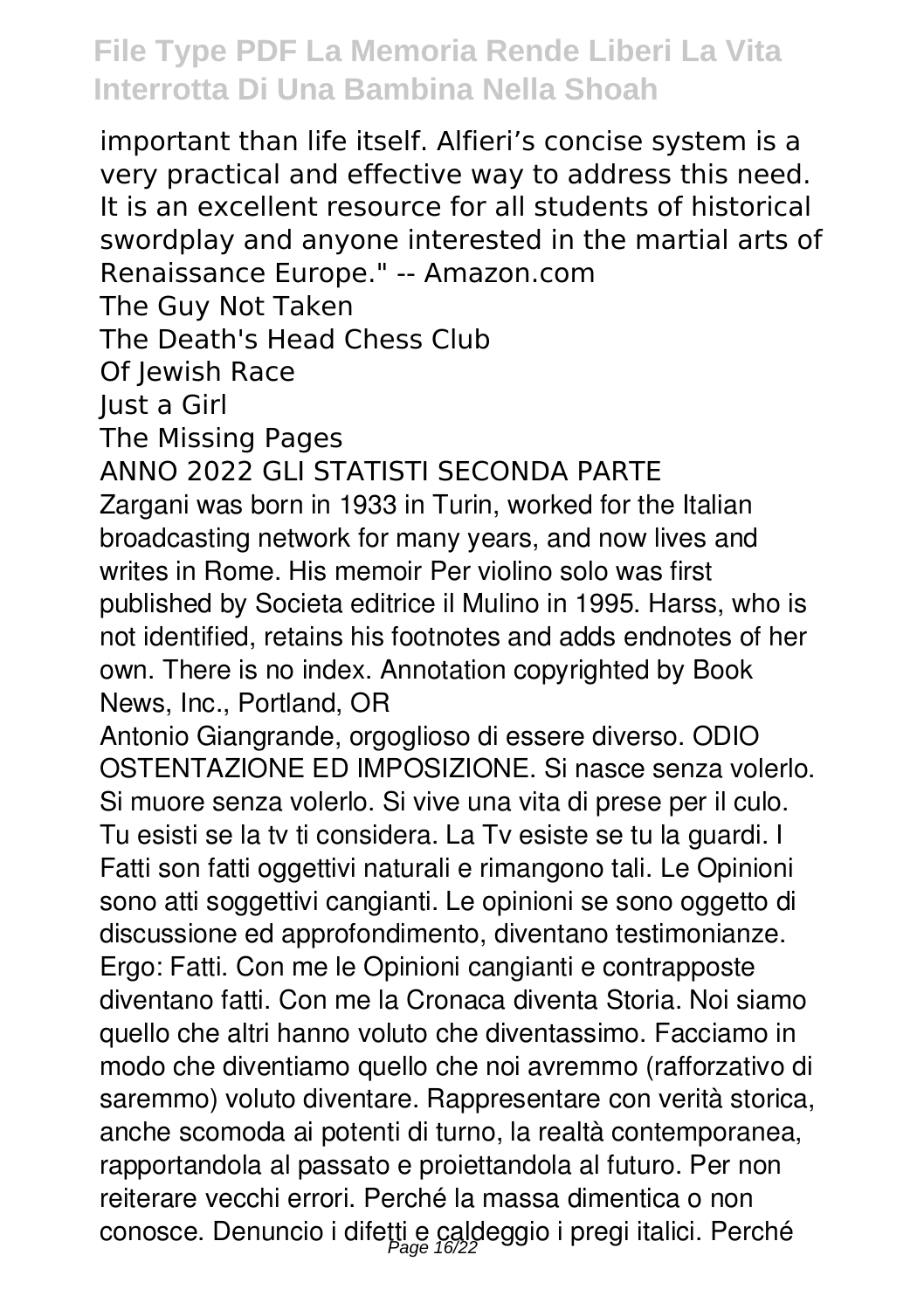non abbiamo orgoglio e dignità per migliorarci e perché non sappiamo apprezzare, tutelare e promuovere quello che abbiamo ereditato dai nostri avi. Insomma, siamo bravi a farci del male e qualcuno deve pur essere diverso! A BOOK OF THE YEAR FOR THE SPECTATOR: 'WHAT A JOY' 'Magnificent' Guardian 'A towering achivement' Financial Times 'Inventive, bold, unexpected' Sunday Times 'Everything that makes the novel worthwhile and engaging is here: warmth, wit, intelligence, love, death, high seriousness, low comedy, philosophy, subtle personal relationships and the complex interior life of human beings' Guardian 'Not since William Boyd's Any Human Heart has a novel captured the feast and famine nature of a single life with such invention and tenderness' Financial Times 'There is a pleasing sense of having grappled with the real stuff of life: loss, grief, love, desire, pain, uncertainty, confusion, joy, despair - all while having fun' The Sunday Times 'Instantly immersive, playfully inventive, effortlessly wise' Observer 'Masterly: a cabinet of curiosities and delights, packed with small wonders' Ian McEwan 'A real masterpiece. A funny, touching, profound book that made me cry like a little girl on the last page' Leïla Slimani 'A remarkable accomplishment, a true gift to the world' Michael Cunningham 'Ardent, gripping, and inventive to the core' Jhumpa Lahiri Marco Carrera is 'the hummingbird,' a man with the almost supernatural ability to stay still as the world around him continues to change. As he navigates the challenges of life - confronting the death of his sister and the absence of his brother; taking care of his parents as they approach the end of their lives; raising his granddaughter when her mother, Marco's own child, can no longer be there for her; coming to terms with his love for the enigmatic Luisa - Marco Carrera comes to represent the quiet heroism that pervades so much of our everyday existence. A thrilling novel about the need to look to the future with hope and live with  $\rho_{\textit{age 17/22}}$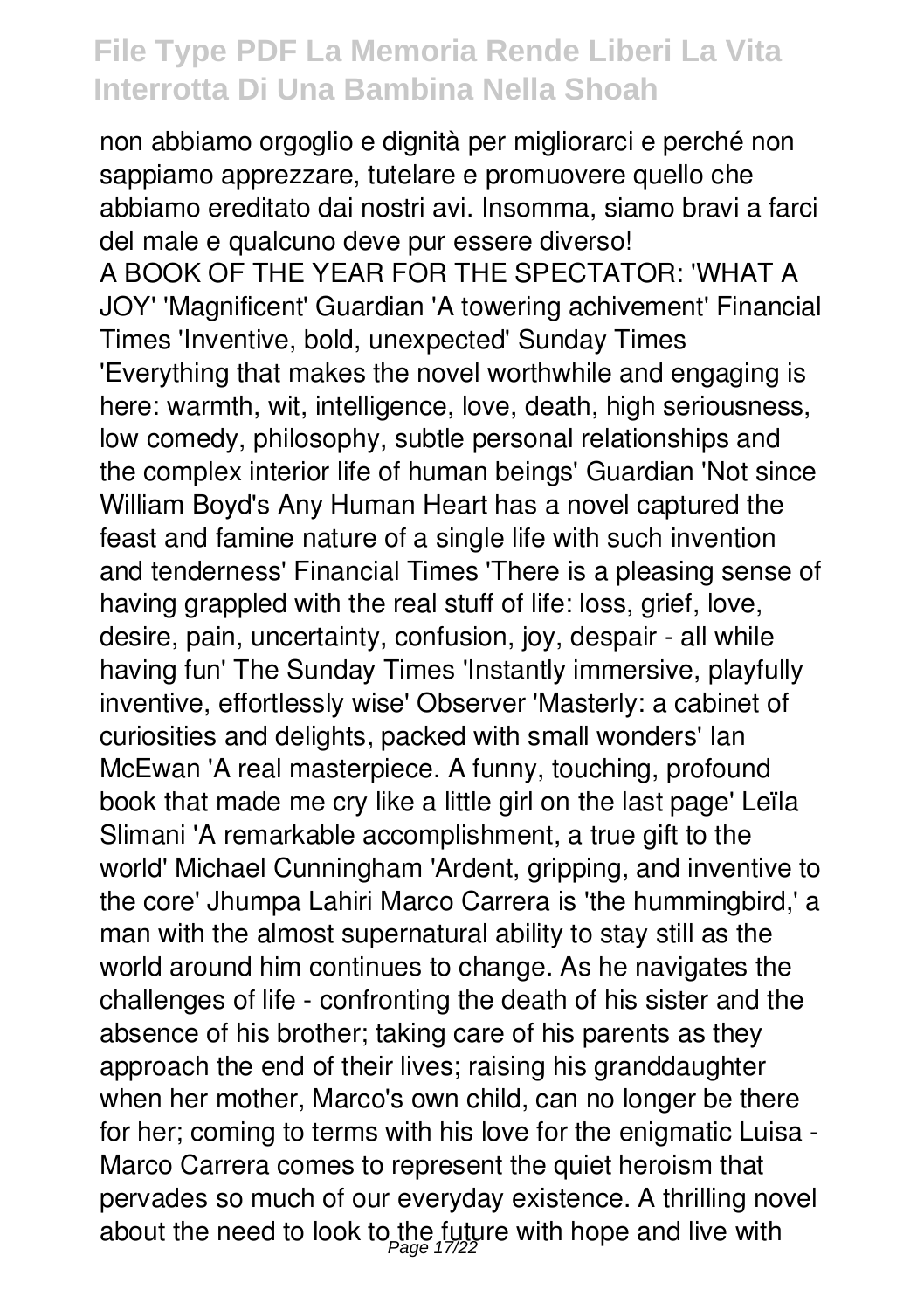intensity to the very end. THE NO. 1 INTERNATIONAL BESTSELLER Over 300,000 copies sold Soon to be a major motion picture Winner of the Premio Strega Winner of the Prix du Livre Etranger Book of the Year for the Corriere della Sera Reissued to coincide with the 10-year anniversary, AMERICAN GROUND is a classic of frontline reportage and the definitive first-person account of the aftermath of 9/11. One of the most controversial pieces of 9/11 publishing the book is the result of Langewiesche's nine months in the Dantesque world of Ground Zero. With 'truth, unclouded by sentiment' (NEW YORK TIMES), he documented the lives of the engineers, labourers, rescue workers and city officials as they brought order to a land of chaos, anatomising the physical details of the collapse and revealing the contests of politics and personality that were its aftershock. Almarina

ANNO 2022 L'ACCOGLIENZA NONA PARTE A Boy on the Run in Nazi-occupied Italy (the Art of Fencing)

Il calcio oltre la Guerra

*In this award-winning memoir translated from Italian to English, a Jewish girl grows up during a difficult time of racial discrimination and war, and discovers light in unexpected places. This classic, powerful story from Lia Levi is adapted for young readers, with beautiful black-and-white illustrations, a family photo album, and a powerful author's note to readers. 1938, Italy. Six-year-old Lia loves to build sandcastles at the beach and her biggest problem is her shyness and quiet, birdlike voice—until prime minister Mussolini joins forces with Hitler in World War II, and* Page 18/22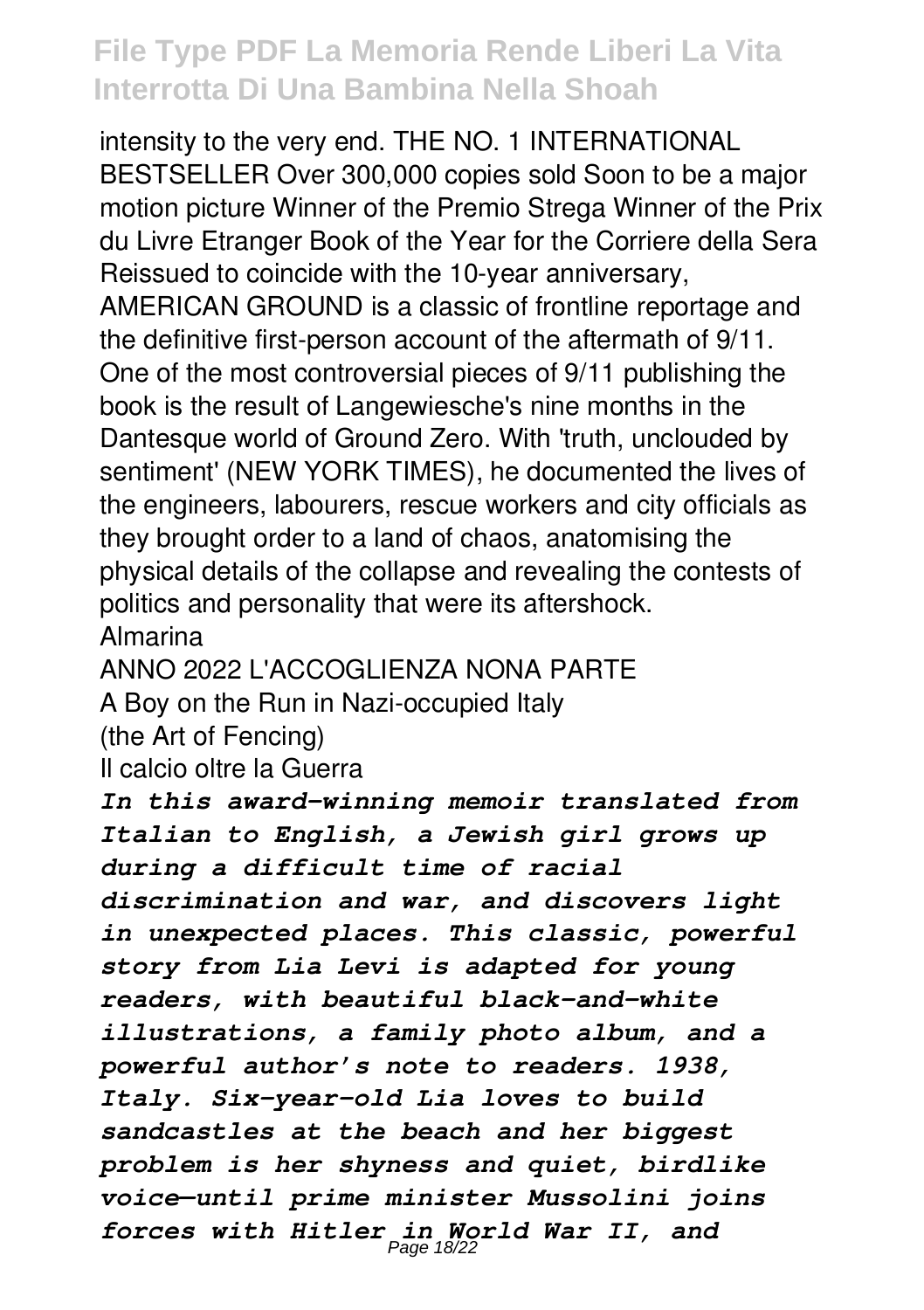*everything changes. Now there are laws saying Jewish children can't go to school, Jews can't work, or go on vacation. It's difficult for Lia to understand why this is happening to her family. When her father loses his job, they must give up their home and move from city to city. As war comes closer, it becomes too dangerous to stay together, and Lia and her sisters are sent to hide at a convent. Will she ever be "just a girl" again? The memoir is full of poignant moments of friendship and loss, dreaded tests at school, told in Lia's captivating voice, as she grows into a young teen. Just a Girl is an important addition to the WWII Jewish canon. Cosa sappiamo di Auschwitz noi che siamo venuti dopo? Cosa pensiamo noi a riguardo? Riusciamo ad avere un'idea, una dimensione di tutto ciò che è accaduto rifacendoci solo alla storia o possiamo metterci del nostro per capire e cercare di spiegare alle nostre generazioni, cosa sentiamo di provare verso una delle pagine di vita più dolorose, che ci ha presentato un conto così salato? Riusciamo a spiegarci o meglio a trovare una ragione per la quale, tutto quanto ci è stato raccontato o documentato, è stato commesso da persone che, senza ombra di smentita, non avevano nulla di umano? Settant'anni dopo, il passaggio dal fascismo alla democrazia si conferma una cesura epocale nella storia del Novecento italiano. Tanto più se considerato nel quadro dello scenario europeo, il 1945 fu per il nostro* Page 19/22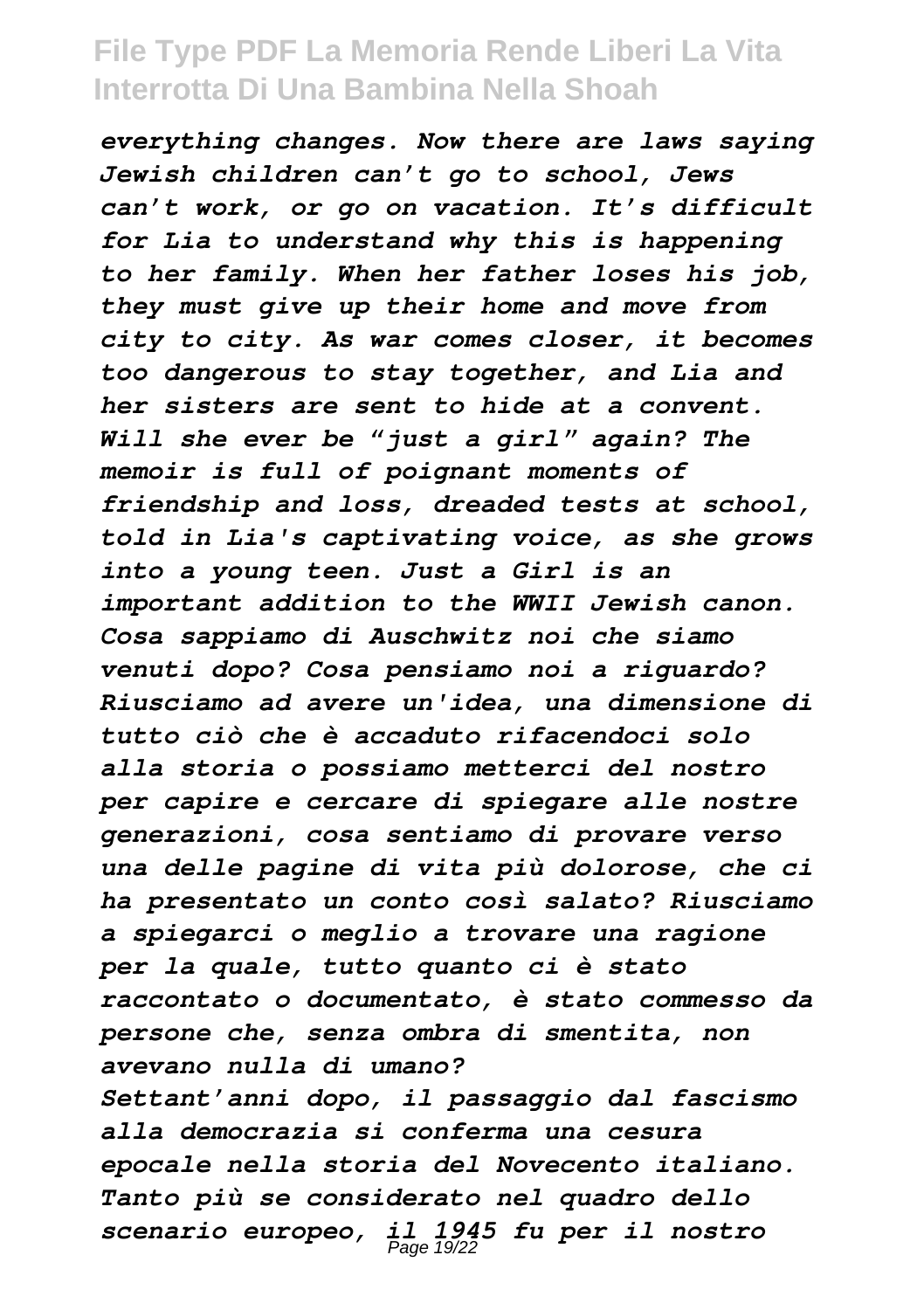*paese il baricentro di una transizione di grande portata, avviata negli anni della guerra e gradualmente conclusasi nel decennio successivo. Al di là delle pur notevoli persistenze, si chiusero i conti con la dittatura fascista e il bellicismo nazionalista e si posero le basi di una lunga stabilità democratica, ricomponendo profonde lacerazioni del tessuto civile e sociale. Si avviò al contempo un passaggio irreversibile destinato a cambiare in profondità i caratteri costitutivi del paese, dalla collocazione internazionale al sistema politico, dall'articolazione della società civile alle culture civiche. 1956: Amara, a young Italian journalist, is sent to report on the growing political divide between East and West in post-war central Europe. She also has a more personal mission: to find out what happened to Emanuele, her childhood friend and soulmate from pre-war Florence. Emanuele and his family were Jews transported by the Nazis from wartime Vienna. So she visits the Holocaust museum at Auschwitz, and Budapest, where she is caught up in the tumultuous events of the October rising against the Soviet Union. Along the way she meets many other survivors, each with their own story to tell. But did Emanuele survive the war or, like so many other Viennese Jews, did he die in Auschwitz or a ghetto in Poland? Violeta - Corazón Maldito Violeta - Corazón Maldito*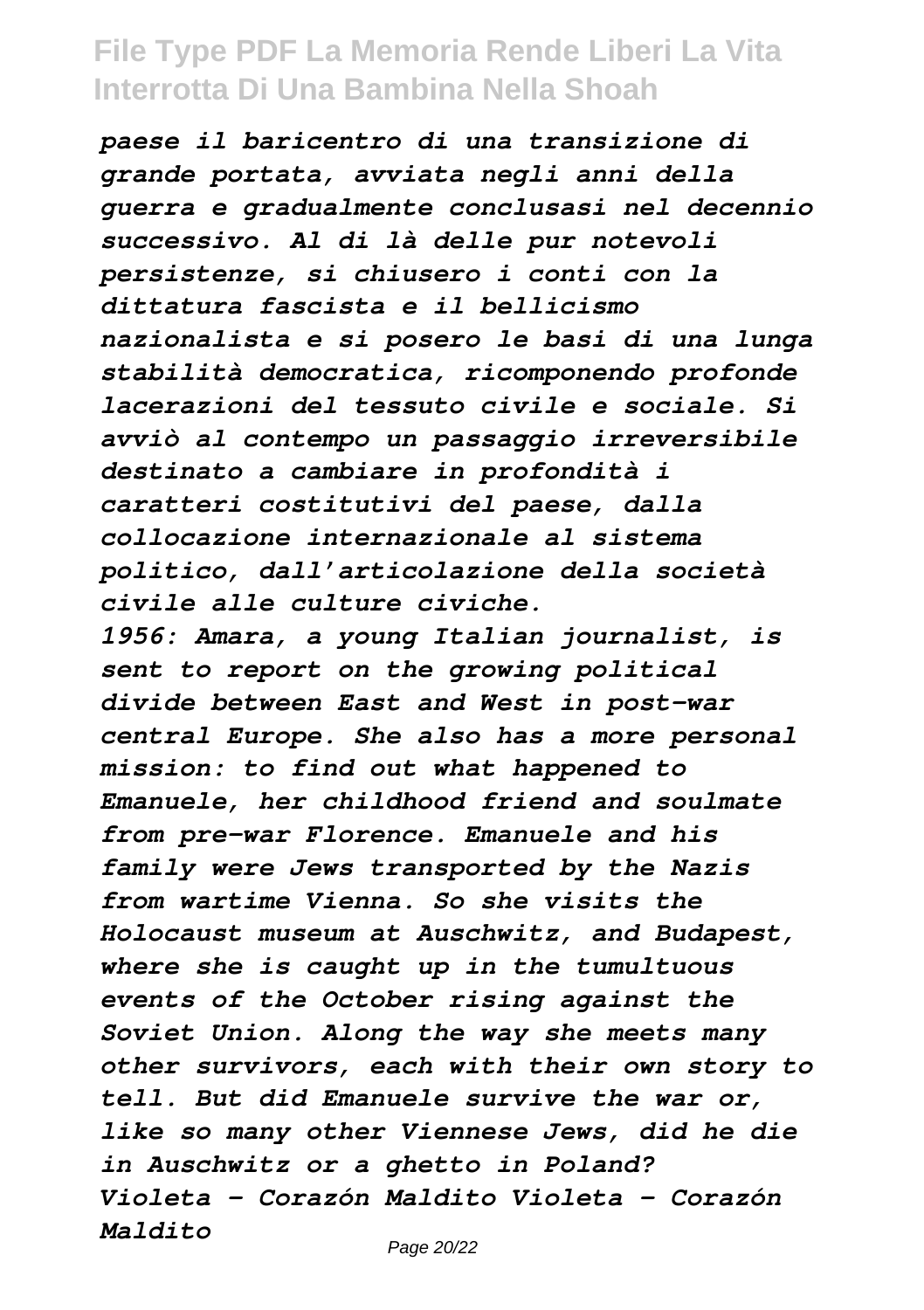*Auschwitz "...la libertà ha il sapore di un'albicocca secca" A True Story of World War II Helga's Diary La transizione del dopoguerra Otto*

The author describes his twenty month ordeal in the Nazi death camp.

Il libro si apre con tre brevi capitoli, che riprendono alcune tematiche costanti del pensiero dell'autore: le radici della cultura nella vita dei soggetti, la comprensione delle cose nella loro complessità, l'ascolto, una scrittura che si confronti con la violenza, ma non per ciò dimentichi il suo essere non indebolimento, ma incremento di vita. A questo va annesso anche il capitolo su Franz Kafka, che permette di riflettere, tra l'altro, sul "nuovo" come categoria estetica. Raccolti sotto il titolo Totalitarismi e scritture sono i capitoli dedicati a Vasilij Grossman, Ludwig Englert, Imre Kertész, che sono stati costretti a misurarsi col negativo del secolo scorso, e col terrore che lo ha percorso. Con ciò si collega idealmente il capitolo finale del libro, Salonicco. Fungono da intermezzo due brevi capitoli dedicati a incontri occasionali, nella fattispecie musicali, non lontani tuttavia da temi di fondo del libro. Non scissa dalle precedenti è la parte concernente rappresentanti della cultura milanese quali Dino Formaggio, Fulvio Papi, Guido D. Neri, Emilio Renzi; e Alfredo Civita, in dialogo con Eugenio Borgna. Non è detto che le scelte avvengano sempre e solo tra termini esclusivi l'uno dell'altro; si danno anche opzioni tra dimensioni che possono conciliarsi. Liliana Segre, in senso diverso Antonia Pozzi, taluni tra quanti ho riunito sotto il titolo di "Cristianesimo profetico" si sono trovati Page 21/22